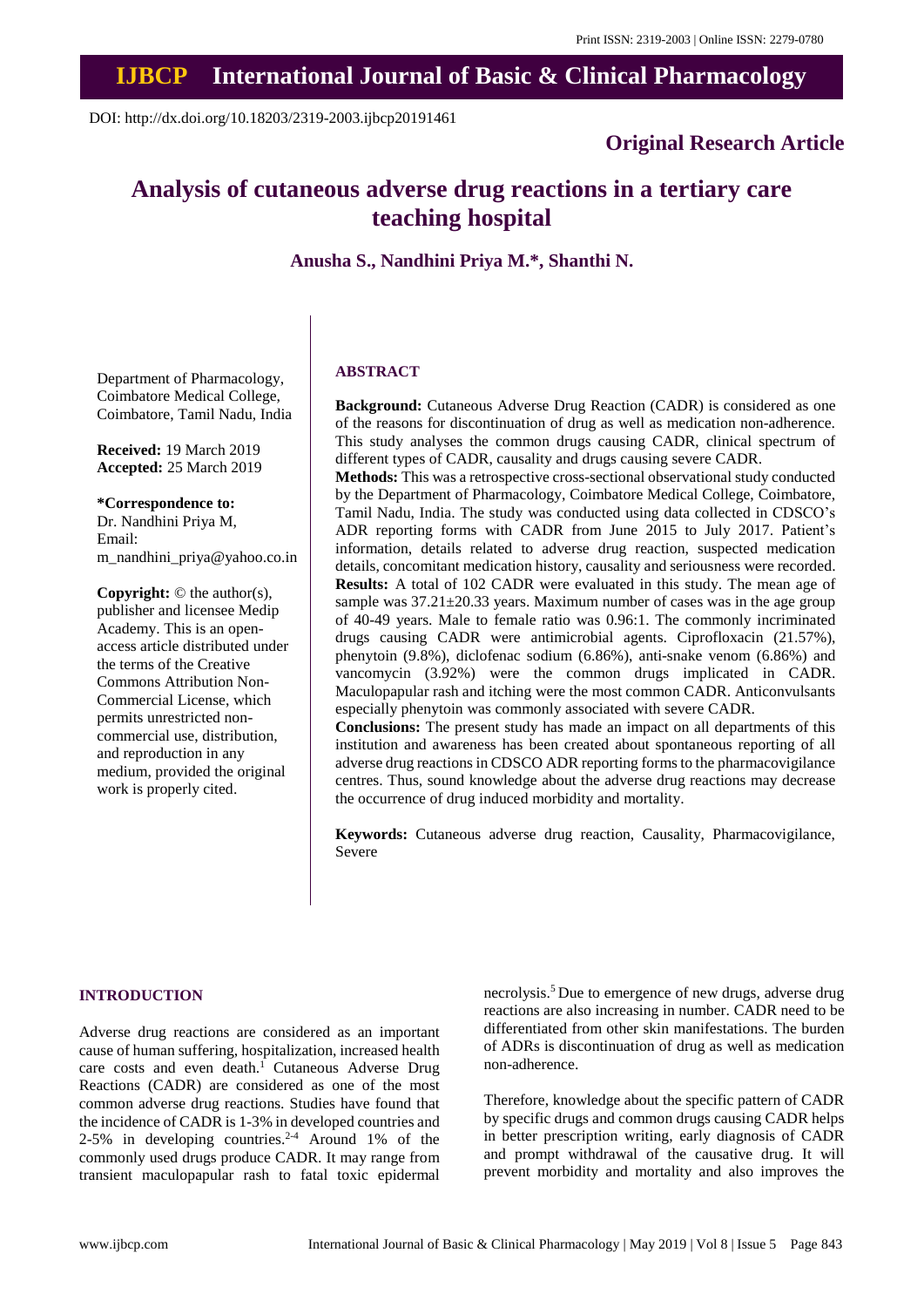patient's compliance. The objectives of this study were to analyse the clinical spectrum and pattern of CADR and to assess causality and severity of the CADR.

# **METHODS**

This was a retrospective cross-sectional observational study conducted by the Department of Pharmacology, Coimbatore Medical College, Coimbatore, Tamil Nadu, India. The study was conducted using data collected in the CDSCO's ADR reporting forms with CADR from June 2015 to July 2017. All departments of the hospital were included in this study, which has enormous potential of the adverse drug reactions. Patients presented with incomplete history or difficulties in communication, cutaneous reactions due to accidental or intentional poisoning due to drugs, drug abuse, use of alternative medicines and error in drug administration were excluded from the study.

Patient's information, details related to adverse drug reaction, suspected medication details, concomitant medication history, relevant medical or medication history, causality and seriousness were recorded. Data entered in excel sheet for statistical analysis.

Causality of ADRs was evaluated by WHO-UMC assessment scale. Severity of ADRs was evaluated by Hartwig and Siegel's scale. Descriptive statistics was used for data analysis and results were expressed as percentages.

## **RESULTS**

A total of 102 CADR were included in this study. The mean age of sample was 37.21±20.33 years and the range were 1 month to 78 years. Of all CADR, maximum number of cases were in the age group of 40-49 years (19.61%) followed by 20-29 (17.65%), with least number in the age group ≥70 (5.88%) (Table 1).

## **Table 1: Age wise distribution of CADR.**

| Age group (years) | <b>Frequency</b> | $\frac{0}{0}$ |
|-------------------|------------------|---------------|
| $<$ 10            | 9                | 8.82          |
| 10 to 19          | 14               | 13.73         |
| 20 to 29          | 18               | 17.65         |
| 30 to 39          | 10               | 9.80          |
| 40 to 49          | 20               | 19.61         |
| 50 to 59          | 12               | 11.76         |
| 60 to 69          | 13               | 12.75         |
| $>=70$            | 6                | 5.88          |
| Total             | 102              |               |

The study population comprised of 50 (49.02%) males and 52 (50.08%) females. The male to female ratio was 0.96:1 The most common suspected class of drugs causing CADR (Table 2) was antimicrobial agents (n=47, 46.08%) followed by antiepileptic drugs (n=13, 12.75%), NSAIDs (n=10, 9.8%), cancer chemotherapeutic agents and fixed drug combinations (n=8, 7.84% in each). Commonly implicated drugs causing CADR were ciprofloxacin (n=22, 21.57%), phenytoin (n=10, 9.8%), diclofenac sodium (n=7, 6.86%), Anti snake venom (n-7, 6.86%) and vancomycin (n=4, 3.92%).

#### **Table 2: Common suspected drugs causing CADR.**

| <b>Suspected drugs</b>   | <b>Frequency</b> | $\frac{0}{0}$ |
|--------------------------|------------------|---------------|
| Antiepileptic            | 13               | 12.75         |
| Phenytoin                | 10               | 9.8           |
| Carbamazepine            | 3                | 2.94          |
| Antimicrobial            | 47               | 46.08         |
| Ciprofloxacin<br>۰       | 22               | 21.57         |
| Vancomycin               | $\overline{4}$   | 3.92          |
| <b>NSAID</b>             | 10               | 9.80          |
| Diclofenac               | 7                | 6.86          |
| Paracetamol              | $\overline{2}$   | 1.96          |
| DMARD (Sulfasalazine)    | 1                | 0.98          |
| Anti-snake venom         | 7                | 6.86          |
| Anti-ulcer (Ranitidine)  | 2                | 1.96          |
| Chemotherapeutic agents  | 8                | 7.84          |
| Geftinib                 | 3                | 2.94          |
| Imatinib                 | $\overline{2}$   | 1.96          |
| CVS drugs                | 2                | 1.96          |
| Warfarin                 | $\mathbf{1}$     | 0.98          |
| Streptokinase            | 1                | 0.98          |
| Antidiabetic (Metformin) | 1                | 0.98          |
| Anaesthetic (Propofol)   | 2                | 1.96          |
| Antihistaminic (CPM)     | $\mathbf{1}$     | 0.98          |
| Combinations             | 8                | 7.84          |

## **Table 3: Types of CADR.**

| <b>CADR</b>                   | <b>Frequency</b> | $\frac{0}{0}$ |
|-------------------------------|------------------|---------------|
| Maculopapular rash            | 29               | 28.43         |
| Hyperpigmentation             | 2                | 1.96          |
| Itching                       | 23               | 22.55         |
| Fixed drug Eruption           | 5                | 4.90          |
| Facial edema                  | 3                | 2.94          |
| Urticaria                     | 10               | 9.80          |
| Steven Johnson Syndrome       | 4                | 3.92          |
| Erythroderma                  | 12               | 11.76         |
| <b>Exfoliative dermatitis</b> | 1                | 0.98          |
| Toxic Epidermal Necrolysis    | 1                | 0.98          |
| Angiooedema                   | 2                | 1.96          |
| Oral lesions                  | $\overline{4}$   | 3.92          |
| Palmar Erythema               | $\mathbf{1}$     | 0.98          |
| Icthyosis                     | 1                | 0.98          |
| <b>Bullous Eruption</b>       | 3                | 2.94          |
| Dress Syndrome                | 1                | 0.98          |
| Total                         | 102              |               |

On subgroup analysis, the most common implicated drug among antimicrobial agents was ciprofloxacin (n=22, 21.57%) followed by vancomycin (n=4, 3.92%).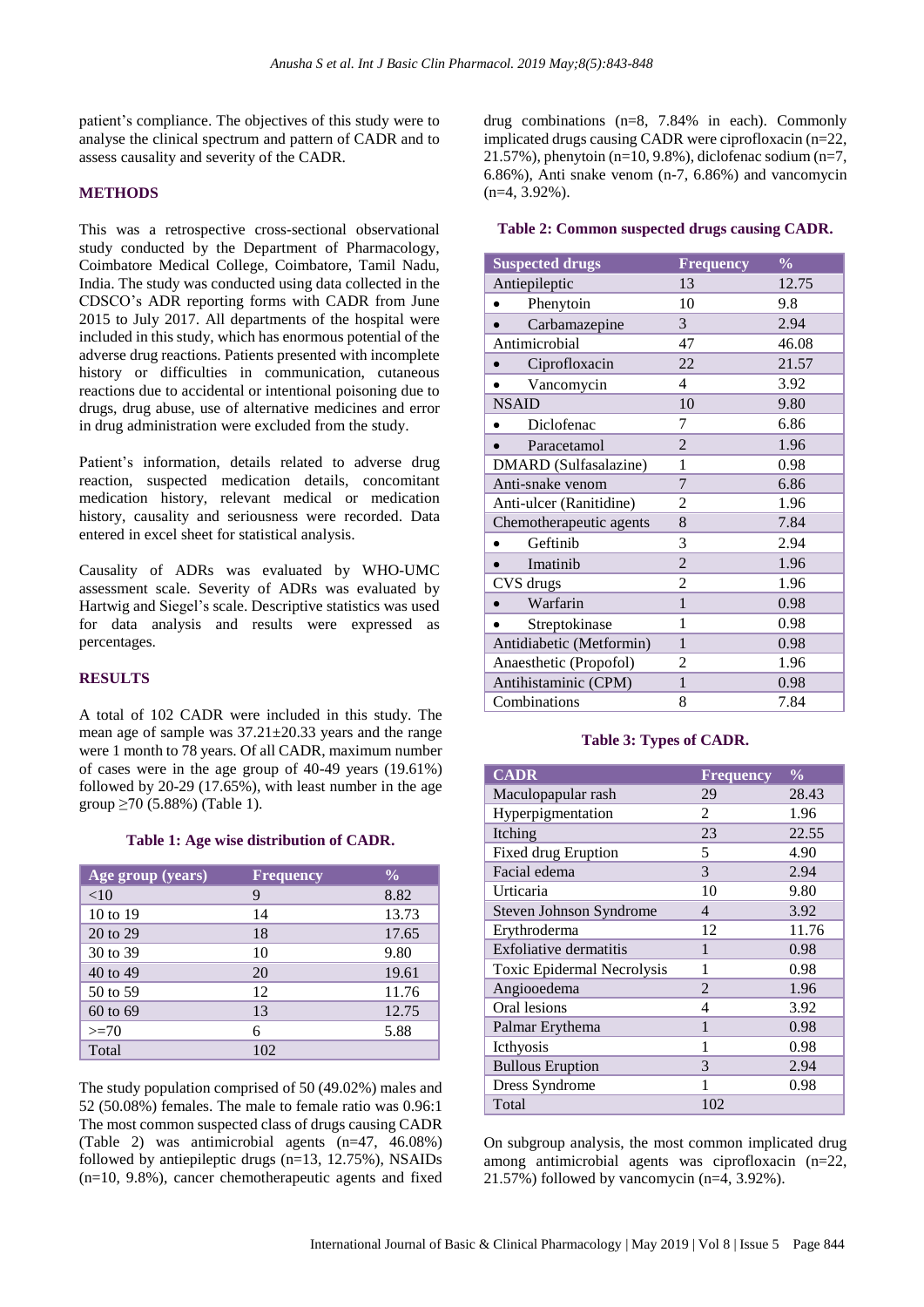# **Table 4: CADR and the associated drug.**

| <b>CADR</b>                   | <b>Suspected drug</b>              |                |
|-------------------------------|------------------------------------|----------------|
| Maculopapular rash            | Carbamazepine                      | 1              |
|                               | Docetaxel                          | 1              |
|                               | Sulfasalazine                      | 1              |
|                               | Ranitidine                         | 1              |
|                               | Carbamazepine                      | 1              |
|                               | Vancomycin                         | 4              |
|                               | Ciprofloxacin                      | 5              |
|                               | Amoxycillin                        | 1              |
|                               | Rituximab                          | $\mathbf{1}$   |
|                               | Warfarin                           | 1              |
|                               | Phenytoin                          | $\overline{c}$ |
|                               | Metronidazole                      | 1              |
|                               | Metformin                          | $\mathbf{1}$   |
|                               | Gefitinib                          | 1              |
|                               | Imatinib                           | $\overline{2}$ |
|                               |                                    | 1              |
|                               | Gentamycin                         | 1              |
|                               | Chlorpheniramine maleate           |                |
|                               | Paracetamol+caffeine+ph            | 1              |
|                               | enylpropanolamine<br>Cotrimoxazole | $\mathbf{1}$   |
|                               | Norfloxacin                        |                |
|                               | +metronidazole                     | 1              |
|                               | Gefitinib                          | 1              |
| Hyperpigmentation             |                                    |                |
|                               | Ciprofloxacin                      | 1              |
|                               | Ciprofloxacin                      | 1              |
|                               | Paracetamol                        | 1              |
| Fixed drug Eruption           | Diclofenac Sodium                  | 1              |
|                               | Phenytoin                          | 1              |
|                               | Clotrimazole                       | 1              |
| Facial edema                  | Diclofenac sodium                  | 2              |
|                               | Propofol                           | 1              |
|                               | Anti-snake venom                   | 4              |
|                               | Ciprofloxacin                      | $\mathbf{1}$   |
| Urticaria                     | Cefotaxime                         | 1              |
|                               | Penicillin                         | $\overline{c}$ |
|                               | Ceftriaxone                        | 1              |
|                               | Carbamazepine                      | 1              |
| <b>Exfoliative dermatitis</b> | Piperacillin                       | 1              |
|                               | Paracetamol                        | $\mathbf{1}$   |
| Oral lesions                  | Diclofenac sodium                  | 1              |
|                               | Phenytoin                          | 1              |
|                               | Fluconazole                        | 1              |
| Palmar Erythema               | Amoxycillin                        | 1              |
| Ichthyosis                    | Dapsone                            | 1              |
|                               | Ciprofloxacin                      | 13             |
|                               | Ranitidine                         | 1              |
|                               | Metronidazole                      | 1              |
|                               | Acyclovir                          | 1              |
| Itching                       | Anti-Snake Venom                   | 3              |
|                               | Erythromycin                       | 1              |
|                               | Amoxycillin                        | $\mathbf{1}$   |
|                               | Ibuprofen                          | 1              |
|                               |                                    |                |

Among antiepileptic drugs, most common implicated drug was phenytoin (n=10, 9.8%) followed by carbamazepine (n=3, 2.94%). Among NSAIDs, most common implicated drug was diclofenac sodium (n=7, 6.86%) followed by paracetamol (n=2, 1.96%).

Among different known patterns of CADR (Table 3), the most common reported was maculopapular rash in 28.43% of cases followed by itching in 22.55%, erythroderma in 11.76%, urticaria in 9.8% and Steven Johnson syndrome and oral lesions in 3.92% each.

Maculopapular rash was caused mainly by ciprofloxacin (17.24%) (Table 4) followed by vancomycin (13.8%), Itching by ciprofloxacin (56.52%) followed by Anti snake venom (13%), urticaria by Anti snake venom (40%) followed by penicillin (20%), fixed drug eruption by ciprofloxacin, paracetamol, diclofenac, phenytoin, clotrimazole (20% each).

#### **CADR Suspected drug Frequency** Steven Johnson Syndrome Phenytoin 1 Dapsone 2 ATT Drug (INH, rifampicin, streptomycin) 1 Erythroderma Phenytoin 3 Gefitinib 1 Metronidazole 1 Ciprofloxacin 1 Ampicillin 1 Diclofenac sodium 1 Cefotaxime 1 Ofloxacin+ornidazole 1 Cefixime+ofloxacin 1 Ibuprofen+paracetamol 1 Bullous eruption Diclofenac sodium 2 Cotrimoxazole 1 Dress Syndrome Phenytoin 1 Toxic epidermal necrolysis Phenytoin 1 Angiooedema Propofol 1<br>Streptokinase 1 **Streptokinase**

Severe CADR (Table 5) were observed in 27 (26.47%) of the cases. Among severe CADR, Steven Johnson syndrome was induced by dapsone (50%) followed by phenytoin and antitubercular drugs (25% each), one case of toxic epidermal necrolysis and one case of dress syndrome by phenytoin, Erythroderma by phenytoin (25%), bullous eruptions by diclofenac sodium (33%) and cotrimoxazole (33%) and angioedema by propofol and streptokinase (50% each).

According to WHO-UMC causality assessment criteria (Figure 1), out of 102 CADR, 61 (59.8%) were found

# **Table 5: Severe CADR associated with the drug.**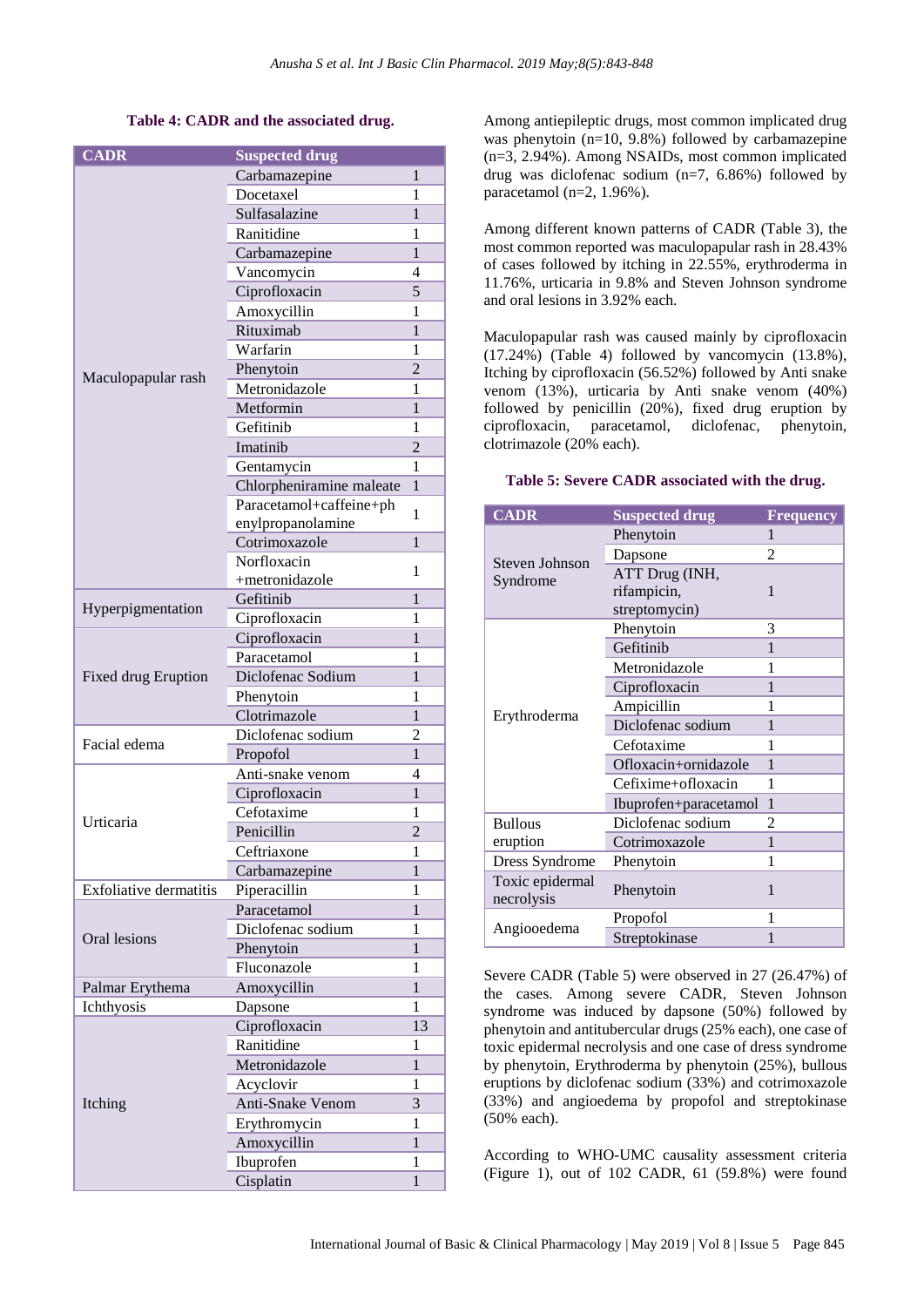probable, 40 (39.22%) possible and 1 (0.98%) certain. Rechallenge was not done due to ethical issues.



**Figure 1: WHO-UMC causality assessment.**

#### **DISCUSSION**

CADR are distressing to both the clinicians and the patients. Every clinician should have the knowledge about the clinical spectra of CADR as well as common drug causing CADR. One of the important aspects of therapeutics is adverse drug reaction monitoring. However, it is not considered important in most of the cases. Many adverse drug reactions are not reported voluntarily and are undocumented. To overcome this, establishment of pharmacovigilance centre in the hospitals has become an utmost necessity.

In this study, the age of the sample ranges from 1 month to 78 years and mean age of the sample was 37.21±20.33 years which is similar to other studies.<sup>6,7</sup> This shows that no age is exempted from the development of CADR. Maximum number of CADR were in the age group of 40- 49 years (19.61%), which is in accordance with the literature reports that CADR increase with age.<sup>8,9</sup> This may be due to polypharmacy and altered drug metabolism as the age progresses. These findings are similar to other studies by Kongkaew C et al, and Solensky R et al.<sup>10,11</sup>

Present study has found male:female ratio was 0.96:1 which showed almost equal vulnerability of men and women towards CADR. These findings are in accordance with two other studies by Saha A et al (0.96:1) and Padukadan D et al, (0.87:1).<sup>4,12</sup> Some studies have reported a slight female predominance.<sup>13-18</sup> However, male predominance was reported by some studies. $6,19-21$  These differences may be due to difference in demography of the patients included in those studies.

In present study, the most common suspected class of drugs was antimicrobial agents (46.08%) mainly ciprofloxacin followed by vancomycin. The next class of drugs were antiepileptic drugs(12.75%) mainly phenytoin followed by

carbamazepine and NSAIDs (9.8%) mainly diclofenac followed by paracetamol. These are in accordance with the reported literature.4,6,9,15,20,22,23

In this study, maculopapular rash (28.43%) was the most commonly encountered CADR which is in accordance with previous studies, followed by itching/pruritis (22.55%), erythroderma (11.76%) and urticaria  $(9.8\%)$ . 6,14,17,18,20,24-30

Among maculopapular rash patients, ciprofloxacin (17.24%) was the causative agent in majority of them, which is similar to a study by Nandha R et al, It was followed by vancomycin  $(13.8\%)$  and phenytoin  $(6.89\%)$ .<sup>17</sup> But earlier studies by Ghosh S et al, found amoxicillin to be common in maculopapular patients.<sup>25</sup> Maximum number of itching due to ciprofloxacin (56.52%) followed by anti-snake venom (13%). Maximum number of urticaria due to Anti snake venom (40%) followed by penicillins (20%) which is in accordance with those reported by Jhaj R et al, Sharma VK et al, and Chatterjee S et al, found paracetamol to be common among urticaria patients.<sup>6,15,31</sup> Maximum number of fixed drug eruptions due to diclofenac, paracetamol, ciprofloxacin, phenytoin and clotrimazole (20% each). This is similar to those reported in other studies. $6,9,12$ 

Severe CADR were observed in almost one-third (26.47%) of the cases, which match with earlier studies.  $32,33$  In this study, 3 cases of Steven Johnson Syndrome (SJS), 1 case of Toxic Epidermal Necrolysis (TEN) and 1 case of DRESS syndrome were reported, whereas Lihite RJ et al, has shown two cases of TEN and one case of SJS.<sup>34</sup> Anticonvulsants were the major group of drugs implicated in severe CADR, which is similar to those reported in other studies.<sup>20,35</sup> According to this study, SJS/TEN were common with anticonvulsants, which match with those reported from Asian studies and European studies.<sup>23,36</sup> Whereas Padukadan D et al, has reported dapsone and anticonvulsants as the commonly incriminated group of drugs in severe CADR.<sup>4</sup>

In this study, 59.8% of the CADR were found probable and 39.22% possible according to WHO-UMC causality assessment criteria which is similar to those reported by Chatteriee S et al, and Suthar J et al.<sup>15,16</sup> Whereas Shah SP et al, reported higher percentage under possible category.<sup>19</sup> Very low percentage (0.98%) fall under definite (certain) category which is also reported in other studies.<sup>16,20</sup> Rechallenge was not done due to ethical issues.

# **CONCLUSION**

From the present study, an impact has been made on all departments of this institution and awareness has been created about spontaneous reporting of all adverse drug reactions in CDSCO ADR reporting forms to the Pharmacovigilance centres. Antimicrobial agents were the commonly incriminated drugs causing CADR. The most common CADR were maculopapular rash and itching.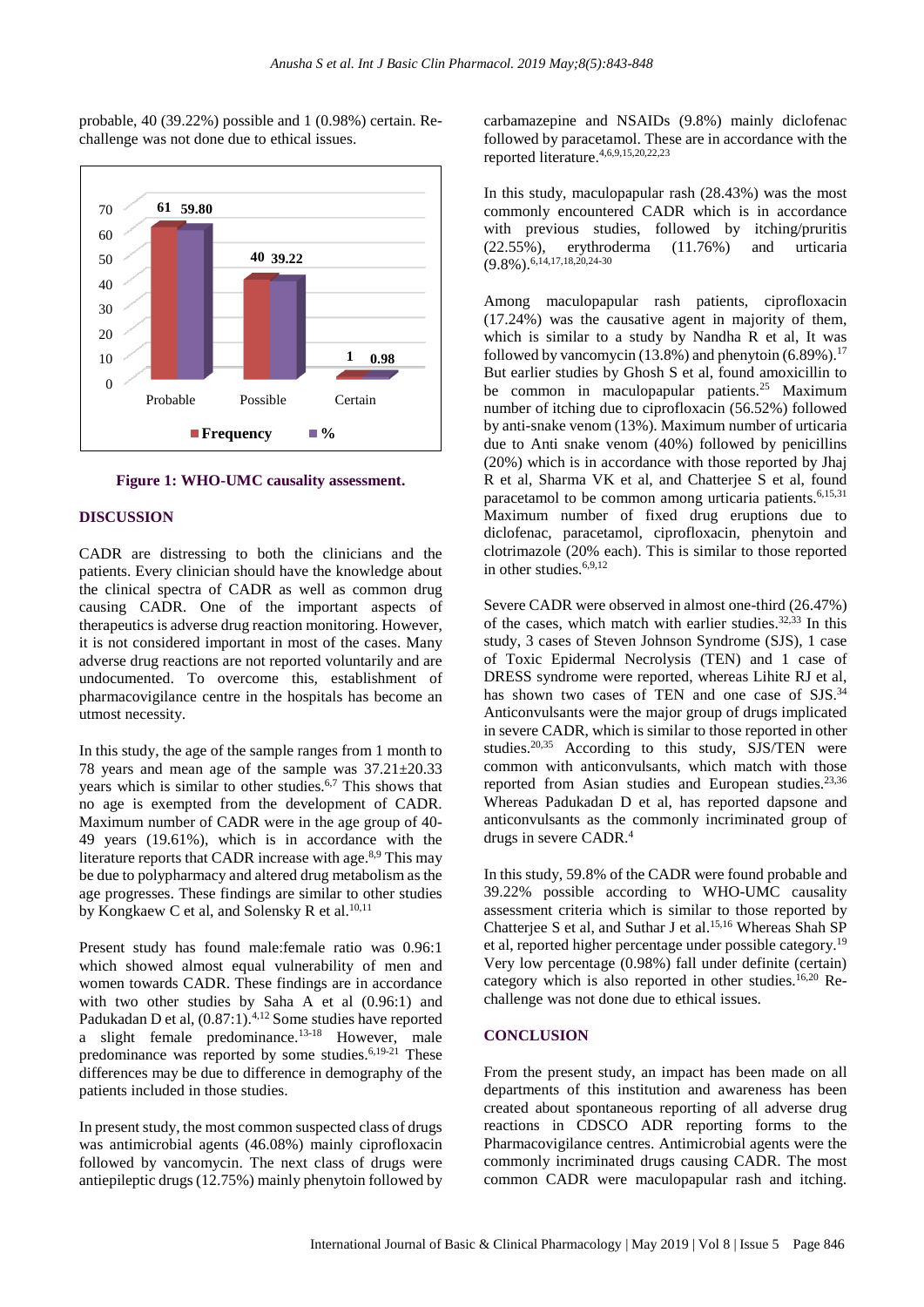Anticonvulsants were commonly associated with severe CADR. Though, the frequency of severe CADR were low, at times it may become life threatening. Thus, sound knowledge about the adverse drug reactions may decrease the occurrence of drug induced morbidity and mortality.

*Funding: No funding sources Conflict of interest: None declared Ethical approval: The study was approved by the Institutional Human Ethics Committee (Ref no.0133/2018)*

# **REFERENCES**

- 1. Nerurkar RP, Nadkar MY, Bichile SK. Need for monitoring adverse drug reactions. J Assoc Physicians Ind. 1998;46:673-4.
- 2. Ramesh M, Pandit J, Parthasarathi G. Adverse drug reactions in a south Indian hospital-their severity and cost involved. Pharmacoepidemiol Drug Safety. 2003;12(8):687-92.
- 3. Bigby M. Rates of cutaneous reactions to drugs. Arch Dermatol. 2001;137(6):765-70.
- 4. Pudukadan D, Thappa DM. Adverse cutaneous drug reactions: Clinical pattern and causative agents in a tertiary care center in South India. Ind J Dermatol Venereol Leprol. 2004;70(1):20-5.
- 5. Svensson CK, Cowen EW, Gaspari AA. Cutaneous drug reactions. Pharmacol Rev. 2001;53(3):357-79.
- 6. Sharma VK, Sethuraman G, Kumar B. Cutaneous adverse drug reactions: clinical pattern and causative agents-a 6-year series from Chandigarh, India. J Postgraduate Med. 2001;47(2):95.
- 7. Patel RM, Marfatia YS. Clinical study of cutaneous drug eruptions in 200 patients. Ind J Dermatol Venereol Leprol. 2008;74(4):430.
- 8. Vijendra R, Pundarikaksha HP, Gopal MG, Girish K, Vasundara K, Jyothi R. A prospective study of cutaneous adverse drug reactions in a tertiary care hospital. Natl J Basic Med Sci. 2012;3:44‑51.
- 9. Naldi L, Conforti A, Venegoni M, Troncon MG, Caputi A, Ghiotto E, et al. Cutaneous reactions to drugs. An analysis of spontaneous reports in four Italian regions. Brit J Clin Pharmacol. 1999;48(6):839-46.
- 10. Kongkaew C, Noyce PR, Ashcroft DM. Hospital admissions associated with adverse drug reactions: a systematic review of prospective observational studies. Ann Pharmacotherapy. 2008;42(7-8):1017- 25.
- 11. Solensky R, Mendelson LM. Systemic reactions to antibiotics. Immunol Allergy Clin North Am. 2001;21:679-97.
- 12. Saha A, Das NK, Hazra A, Gharami RC, Chowdhury SN, Datta PK. Cutaneous adverse drug reaction profile in a tertiary care outpatient setting in eastern India. Ind J Pharmacol. 2012;44(6):792.
- 13. Kacalak-Rzepka A, Klimowicz A, Bielecka-Grzela S, Załuga E, Maleszka R, Fabiańczyk H. Retrospective analysis of adverse cutaneous drug reactions in patients hospitalized in Department of Dermatology

and Venereology of Pomeranian Medical University in 1996-2006. Ann Acad Med Stet. 2008;54(2):52-58.

- 14. Sudershan V, Siddiqua S, Aruna D, Manmohan RS, Yasmeen N. Cutaneous adverse drug reactions in a tertiary care hospital. Der Pharma Letter. 2011;3(6):210-17.
- 15. Chatterjee S, Ghosh AP, Barbhuiya J, Dey SK. Adverse cutaneous drug reactions: A one-year survey at a dermatology outpatient clinic of a tertiary care hospital. Ind J Pharmacol. 2006;38(6):429.
- 16. Suthar JV, Desai SV. A study of adverse cutaneous drug reactions in outdoor patients attending to Skin and VD Department of Shree Krishna Hospital, Karamsad. Int J Res Pharm Biomed Sci. 2011;2(1):274-9.
- 17. Nandha R, Gupta A, Hashmi A. Cutaneous adverse drug reactions in a tertiary care teaching hospital: A North Indian perspective. Int J Applied Basic Med Res. 2011;1(1):50.
- 18. Mbuagbaw J, Mbuagbaw LC, Chiabi A, Bisseck C, Nkam M. Mucocutaneous adverse drug reactions in a hospital setting in Cameroon. Internet J Dermatol. 2008;6(2).
- 19. Shah SP, Desai MK, Dikshit RK. Analysis of cutaneous adverse drug reactions at a tertiary care hospital-A prospective study. Trop J Pharmaceut Res. 2011;10(4):517-22.
- 20. Sushma M, Noel MV, Ritika MC, James J, Guido S. Cutaneous adverse drug reactions: a 9‑year study from a South Indian Hospital. Pharmacoepidemiol Drug Safety. 2005;14(8):567-70.
- 21. Sharma VK, Dhar S. Clinical pattern of cutaneous drug eruption among children and adolescents. Pediatric Dermatol. 1995;12(2):178-83.
- 22. Brahma DK, Sangma KA, Lynrah KG, Marak MD, Wahlang JB, Bhattacharyya H. Adverse cutaneous drug reactions: A one-year survey at dermatology outpatient clinic in a tertiary care hospital. Int J Pharm World Res. 2012;3:1-9.
- 23. Ding WY, Lee CK, Choon SE. Cutaneous adverse drug reactions seen in a tertiary hospital in Johor, Malaysia. Int J Dermatol. 2010;49(7):834-41.
- 24. Puavilai S, Timpatanapong P. Prospective study of cutaneous drug reactions. J Med Assoc Thailand. 1989;72(3):167-71.
- 25. Ghosh S, Acharya L, Rao P. Study and evaluation of the various cutaneous adverse drug reactions in Kasturba hospital, Manipal. Ind J Pharmaceut Sci. 2006;68(2):212-15.
- 26. Dubey AK, Prabhu S, Shankar PR, Subish P, Prabhu MM, Mishra P. Dermatological adverse drug reactions due to systemic medications–a review of literature. J Pak Assoc Dermatol. 2006;16(1):28-38.
- 27. Sharma VK, Sethuraman G, Kumar B. Cutaneous adverse drug reactions: clinical pattern and causative agents--a 6 year series from Chandigarh, India. J Postgraduate Med. 2001;47(2):95.
- 28. Mbuagbaw J, Mbuagbaw LC, Chiabi A, Bisseck C, Nkam M. Mucocutaneous adverse drug reactions in a